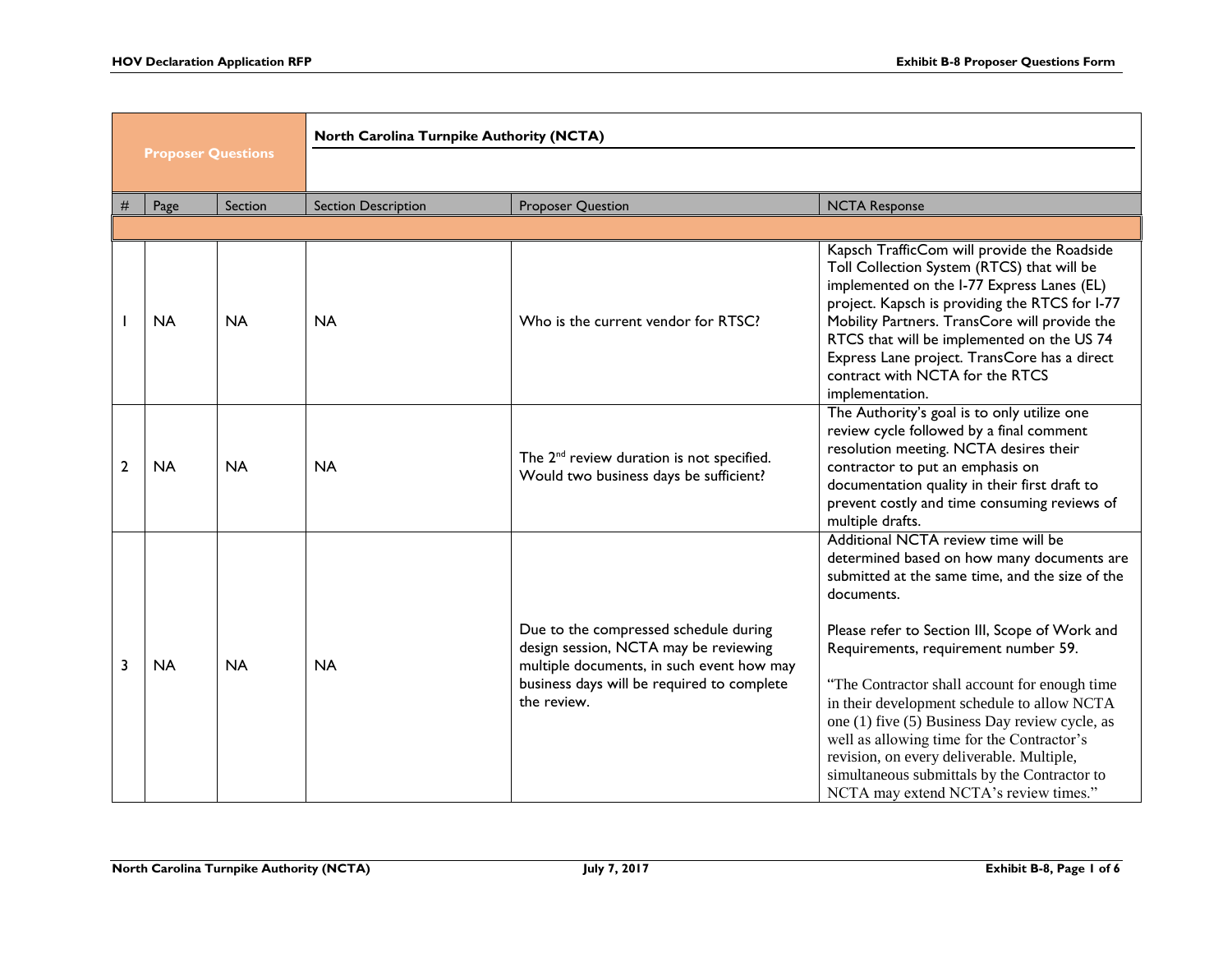| <b>Proposer Questions</b> |           |           | North Carolina Turnpike Authority (NCTA)                    |                                                                                                                                                                                                                                                      |                                                                                                                                                                                                                                  |  |
|---------------------------|-----------|-----------|-------------------------------------------------------------|------------------------------------------------------------------------------------------------------------------------------------------------------------------------------------------------------------------------------------------------------|----------------------------------------------------------------------------------------------------------------------------------------------------------------------------------------------------------------------------------|--|
|                           |           |           |                                                             |                                                                                                                                                                                                                                                      |                                                                                                                                                                                                                                  |  |
| #                         | Page      | Section   | <b>Section Description</b>                                  | <b>Proposer Question</b>                                                                                                                                                                                                                             | <b>NCTA Response</b>                                                                                                                                                                                                             |  |
|                           |           |           |                                                             |                                                                                                                                                                                                                                                      |                                                                                                                                                                                                                                  |  |
| 4                         | <b>NA</b> | <b>NA</b> | <b>NA</b>                                                   | Is NCTA open to conduct design review<br>sessions on site for better collaboration?                                                                                                                                                                  | Yes.                                                                                                                                                                                                                             |  |
| 5                         | 38        | 3         | 3.1 Scope of Work                                           | Is NCTA expecting all transactions from<br>RTSC (for express lanes) to flow through this<br>system to BOS, regardless of HOV status or<br>not?                                                                                                       | No.<br>The HOV Declaration Application has no role<br>in transaction processing.                                                                                                                                                 |  |
| 6                         | <b>NA</b> | <b>NA</b> | <b>NA</b>                                                   | How many team members are expected to<br>participate in the deliverable review from<br>NCTA?                                                                                                                                                         | The number of reviewers will vary depending<br>on the type of deliverable.                                                                                                                                                       |  |
| 7                         | <b>NA</b> | <b>NA</b> | <b>NA</b>                                                   | Can the HOV declaration app be done for all<br>NCTA Express Lanes at a time or can it only<br>be done only one at a time?                                                                                                                            | The HOV Declaration Application should be<br>scalable to easily allow the addition of future<br>express lanes as they are brought online.<br>Declared HOV status will be active on all North<br>Carolina Express Lanes projects. |  |
| 8                         | 70        | 3.2       | 3.2.1 Website and Mobile<br><b>Application Requirements</b> | While using the HOV declaration app will the<br>user be shown the rates applicable at<br>different times (weekdays, peak hours/normal<br>hours) for express lanes so the user will have<br>them as a reference while selecting the date<br>and time? | There are no requirements for this<br>functionality.                                                                                                                                                                             |  |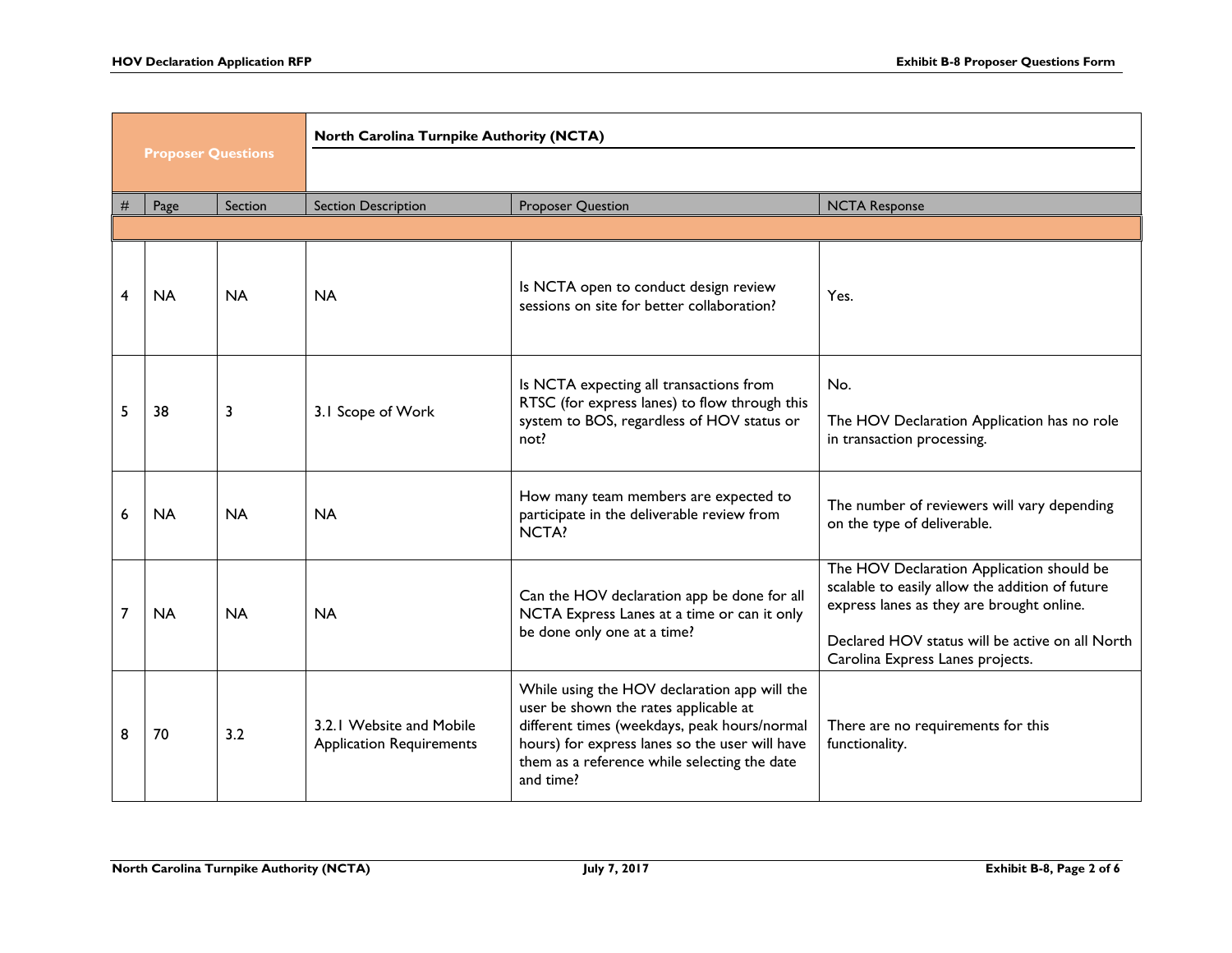|                           |           |           | North Carolina Turnpike Authority (NCTA)                    |                                                                                                                                |                                                  |
|---------------------------|-----------|-----------|-------------------------------------------------------------|--------------------------------------------------------------------------------------------------------------------------------|--------------------------------------------------|
| <b>Proposer Questions</b> |           |           |                                                             |                                                                                                                                |                                                  |
| $\#$                      | Page      | Section   | <b>Section Description</b>                                  | <b>Proposer Question</b>                                                                                                       | <b>NCTA Response</b>                             |
|                           |           |           |                                                             |                                                                                                                                |                                                  |
| 9                         | 70        | 3.2       | 3.2.1 Website and Mobile<br><b>Application Requirements</b> | How far in the future can the user select the<br>date and time while using the HOV<br>declaration app?                         | To be finalized during the Application's design. |
| 10                        | <b>NA</b> | <b>NA</b> | <b>NA</b>                                                   | Will the application be required to check<br>transponder and account status before<br>allowing the user to declare HOV status? | No.                                              |
| $\mathbf{H}$              | 65        | 2.3       | 2.3.2 Maintenance Priorities,<br>Response and Repair Times  | For priority one events, is there only two<br>hours for both responding to the error and<br>to repair it?                      | Yes.                                             |
| 12                        | 80        | 3         | 3.1 Scope of Work                                           | What websites will the search function<br>provide search capabilities for?                                                     | The HOV Declaration Application website.         |
| 13                        | 79        | 3         | 3.1 Scope of Work                                           | Which languages will the application be<br>required to support?                                                                | English                                          |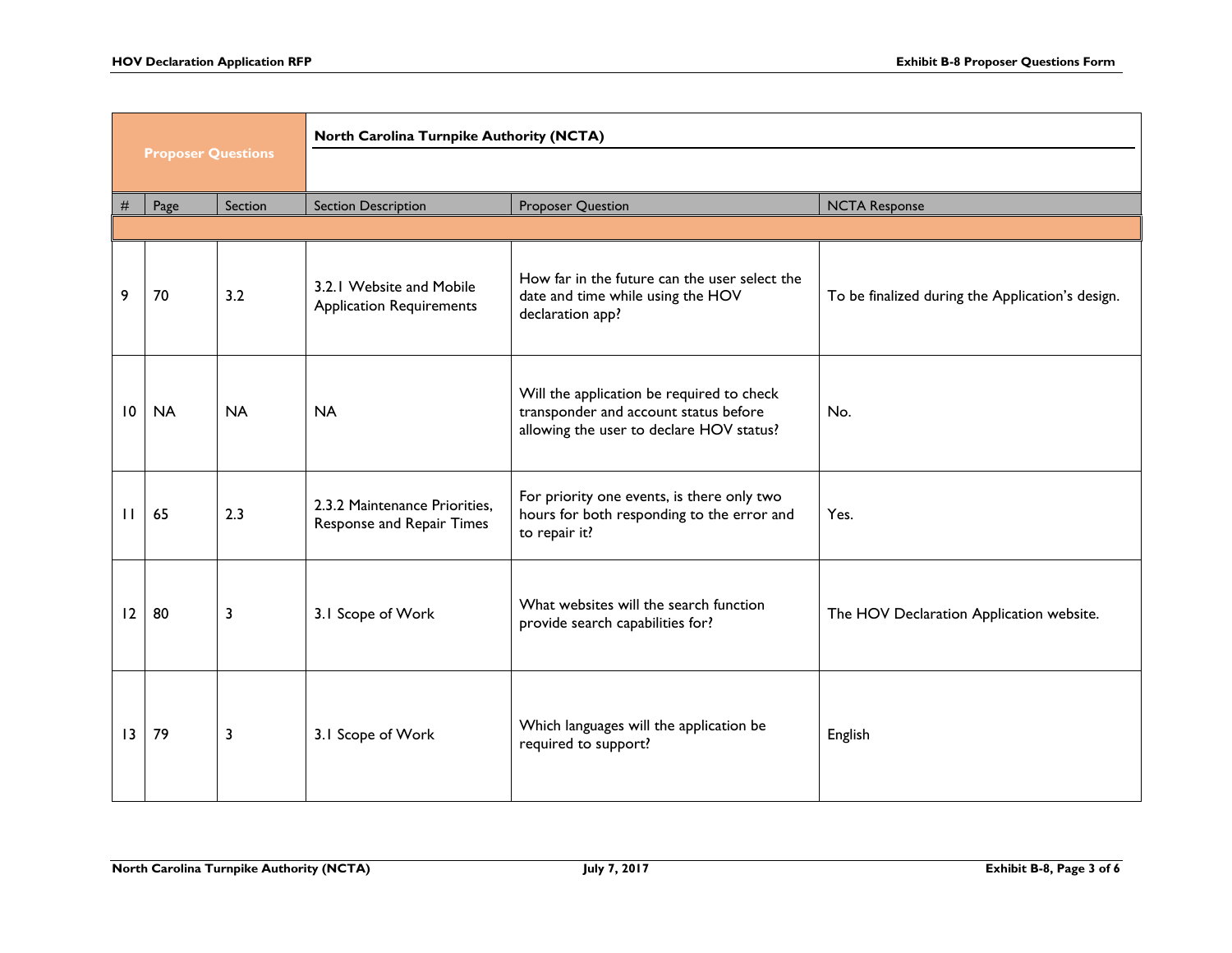| <b>Proposer Questions</b> |         |                     | North Carolina Turnpike Authority (NCTA)             |                                                                                                                                                                                                           |                                                                                                                                                                                                                                                                      |
|---------------------------|---------|---------------------|------------------------------------------------------|-----------------------------------------------------------------------------------------------------------------------------------------------------------------------------------------------------------|----------------------------------------------------------------------------------------------------------------------------------------------------------------------------------------------------------------------------------------------------------------------|
|                           |         |                     |                                                      |                                                                                                                                                                                                           |                                                                                                                                                                                                                                                                      |
| #                         | Page    | Section             | <b>Section Description</b>                           | Proposer Question                                                                                                                                                                                         | <b>NCTA Response</b>                                                                                                                                                                                                                                                 |
| 4                         | 79      | 3                   | 3.1 Scope of Work                                    | What mobile devices are required to be<br>supported?                                                                                                                                                      | Mobile devices that are supported by Google<br>Play and the Apple Store will be supported.<br>Final list of devices to be determined during<br>application design.                                                                                                   |
| 15                        | 78      | 3.3                 | 3.3.1 Interface Requirements                         | What interfaces to external interfaces are<br>required to be supported?                                                                                                                                   | One interface to the NCTA Back Office System<br>(BOS), and external interfaces to each Express<br>Lanes roadside host.                                                                                                                                               |
| 16                        | 4 of 17 | Section<br>1.3      | Scope of Services                                    | Please confirm that it will be the<br>responsibility of the RTCS to illuminate the<br>beacons per each customer's HOV<br>declaration, and not the responsibility of the<br>app to illuminate the beacons. | Yes, the intent is for the RTCS to illuminate the<br>beacons per each customer's HOV declaration.                                                                                                                                                                    |
| 17                        | 3 of 17 | Section I.<br>1.2.2 | <b>Current BOS Technology</b><br>and Toll Operations | Please confirm that HOV does not apply to<br><b>BBM</b> customers.                                                                                                                                        | HOV does not apply to Bill by Mail (BBM)<br>customers.                                                                                                                                                                                                               |
| 8                         | 3 of 17 | Section I,<br>1.2.2 | <b>Current BOS Technology</b><br>and Toll Operations | If HOV does not apply to BBM customers, is<br>the NCTA looking for an app that could<br>expand to accommodate this customer base<br>for paying tolls as well as HOV declarations?                         | NCTA may be willing to expand the Application<br>to accommodate functionality for BBM<br>customer payment in the future. However,<br>deploying the HOV Declaration Application per<br>the scope and by the milestone dates<br>documented in the RFP is the priority. |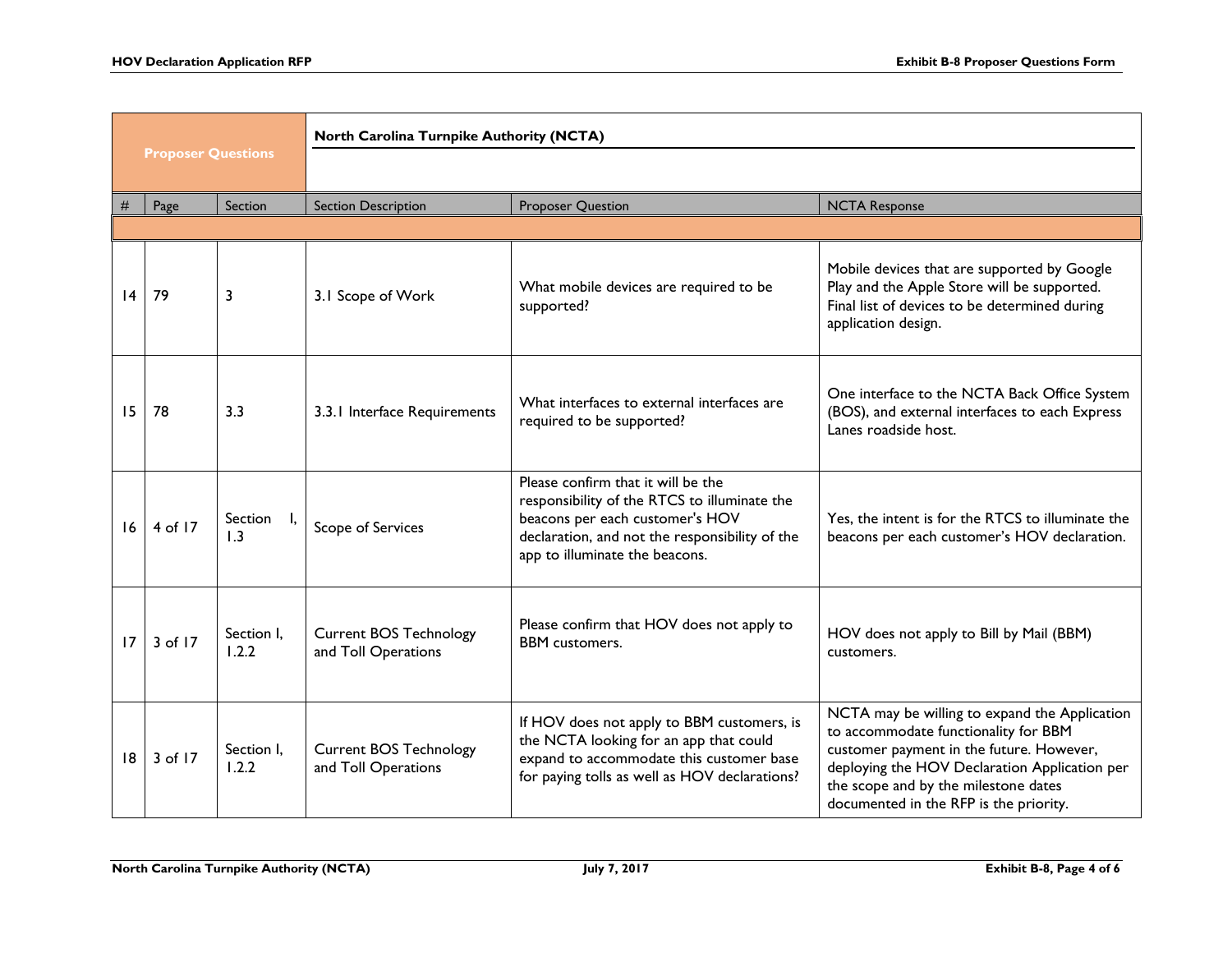| <b>Proposer Questions</b> |             |                         | North Carolina Turnpike Authority (NCTA)              |                                                                                                                                                                                                                                                                        |                                                                                                                                                                                                            |
|---------------------------|-------------|-------------------------|-------------------------------------------------------|------------------------------------------------------------------------------------------------------------------------------------------------------------------------------------------------------------------------------------------------------------------------|------------------------------------------------------------------------------------------------------------------------------------------------------------------------------------------------------------|
|                           |             |                         |                                                       |                                                                                                                                                                                                                                                                        |                                                                                                                                                                                                            |
|                           | Page        | <b>Section</b>          | <b>Section Description</b>                            | <b>Proposer Question</b>                                                                                                                                                                                                                                               | <b>NCTA Response</b>                                                                                                                                                                                       |
|                           |             |                         |                                                       |                                                                                                                                                                                                                                                                        |                                                                                                                                                                                                            |
| 19                        | $I$ of 51   | Section III.<br>I.      | Scope of Work                                         | Is the NCTA anticipating separate APIs for<br>each back end service vendor as well as the<br>multiple RTCS vendors or will all back end<br>and RTCS vendors need to comply with the<br>API that is established as part of this project?                                | NCTA is depending on its Contractor to<br>recommend a solution that is the most flexible<br>and scalable to accommodate the addition of<br>future roadways.                                                |
| 20                        | $2$ of $51$ | Section III,<br>1.2.1.4 | Design Phase                                          | In the data exchange between the application<br>and the RTCS, will there be a need to send<br>user GPS points to the RTCS to confirm<br>travel?                                                                                                                        | No.                                                                                                                                                                                                        |
| 21                        | 32 of 51    | Section III,<br>3.1.185 | <b>General Requirements</b>                           | Will the NCTA consider integrating<br>components of other mobile apps as a<br>service, where those components would not<br>be owned by NCTA?                                                                                                                           | Potentially, but not for the core functionality of<br>the HOV Declaration Application as described<br>in the RFP.                                                                                          |
| 22                        | 48 of 51    | Section III,<br>4.1     | Performance Requirement<br><b>Details</b>             | This section lists "system runs slow" and<br>"system causes loss of functionality" as two<br>criteria for degraded performance<br>criteria. Does this criteria exclude testing<br>done directly on mobile devices whose data<br>connection may be of low/poor quality? | The 'system runs slow' criteria would not apply<br>in the event that the mobile device has a poor<br>data connection. System functionality is<br>expected when a functional data connection is<br>present. |
| 23                        | Page 34     | Section III             | <b>Website and Mobile</b><br>Application requirements | Is there any API available that should be<br>considered when integrating with the BOS<br>and future RTCS?                                                                                                                                                              | No.                                                                                                                                                                                                        |